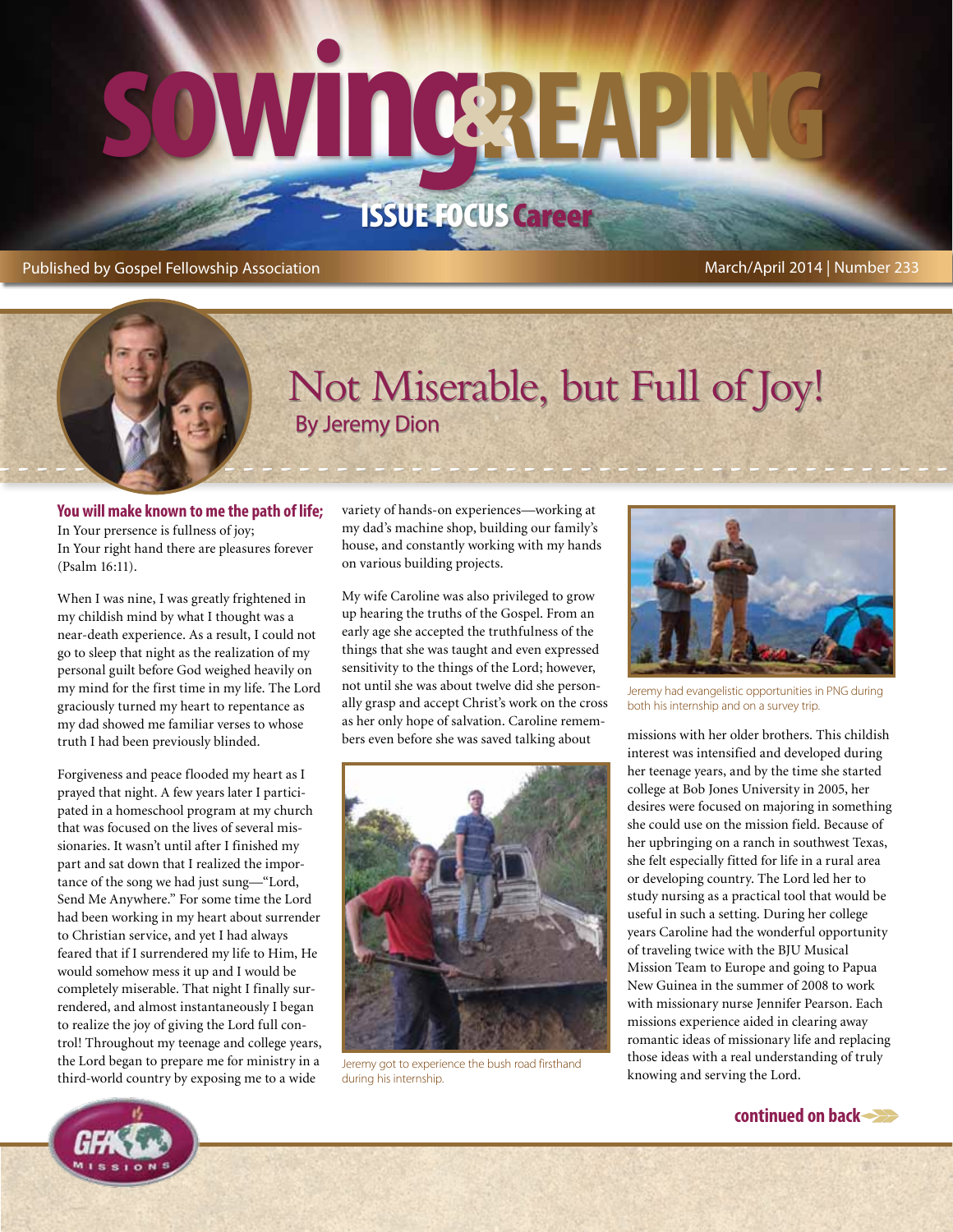### Reclaiming England for Christ by Clay Gibbons

**How great is our God?** Our God is able to do abundantly more than we can even imagine. His plans are perfect, and He knows our needs and our wants better than we do. Danielle and I are excited to serve our Lord; we are privileged to be called to do what we once only dreamed of doing.

My journey to England began about 20 years ago in North Carolina when a faithful man of God and a member of a local Baptist church showed compassion on my family. At this time my entire family was without Christ and attended another church in town that did not preach the Gospel. This man invited my brother, my sister, and me to attend vacation Bible school. During VBS, a Gospel invitation was given at the end of a service, and I accepted Christ as my Savior. Soon after, my parents were saved, and our family joined Acorn Ridge Baptist Church. Over the next several years, I was discipled and grew in grace and knowledge of Jesus. During my high school years, the Lord gave me a burden to one day serve in the ministry. I became interested in the United Kingdom, and while in my first year of college, I made plans to spend the summer there working with a missionary. This trip, as well as another trip I attempted after my senior year, never worked out; the Lord had other plans for my summer. I had always hoped for an opportunity to serve in England but never really believed that would become a reality.



During their first term, the Gibbons plan to minister at Brimpton Baptist Church with Martin and Carrie Wickens.



Clay plans to work with British pastor Martin Wickens for his first term in order to gain valuable ministry experience.

My wife Danielle accepted the Lord as her Savior at The Wilds Christian Camp as a young camper. Her need for a Savior was made evident during an evening service where the Gospel was clearly presented and she realized her state as a helpless sinner. Her love for England developed in a Middle Ages class, which focused on England and which she took in the eighth grade. As a teenager she had a serious fascination for England and an even stronger desire to be there. She did not understand why she had such a great desire for this country but knew God would use it for His good purpose and turned it over to Him. God has turned Danielle's desire into a burden to serve the people of England.

Following seminary we moved back to North Carolina to pay off debt and help in our home church until the Lord directed our steps. After a few preliminary positions dried up, Danielle and I really began seeking the Lord's will for what was next. We both had a desire for England in our hearts, and we decided to pursue that further by contacting GFA to see if there was a need. Dr. Patterson put us in touch with Pastor Martin Wickens, a British pastor in the UK, and we went on a survey trip to England in December 2012.

Following our trip, the tremendous spiritual need in the United Kingdom became clear to us, and with the Lord's grace we can point people to Christ there. England was once a place of great Bible teaching and preaching, yet now it is spiritually desolate. Atheism and Islam claim

thousands of converts every year while church buildings sit empty.

In August 2013 we began deputation, and Lord willing we will soon be serving in England. Once we arrive, we plan to spend a year with Martin Wickens, the pastor of Brimpton Baptist Church in Brimpton, England. After learning from Martin and working alongside the people of Brimpton Baptist, we plan to branch out and plant a church in another location in England. Our goal is to target our evangelism on the large international college population at its many universities. Finally we would like to initiate or help in the training of faithful men for the pastorate.

We know that leaving our home and our family will be difficult, but we long to serve the Lord in the place He has called us. We yearn to share the love of Jesus with the millions who are lost and dying, and we look forward to bringing glory to Christ as we serve Him in the United Kingdom. This is what God has prepared our hearts and minds to do, and we look forward to making it a reality.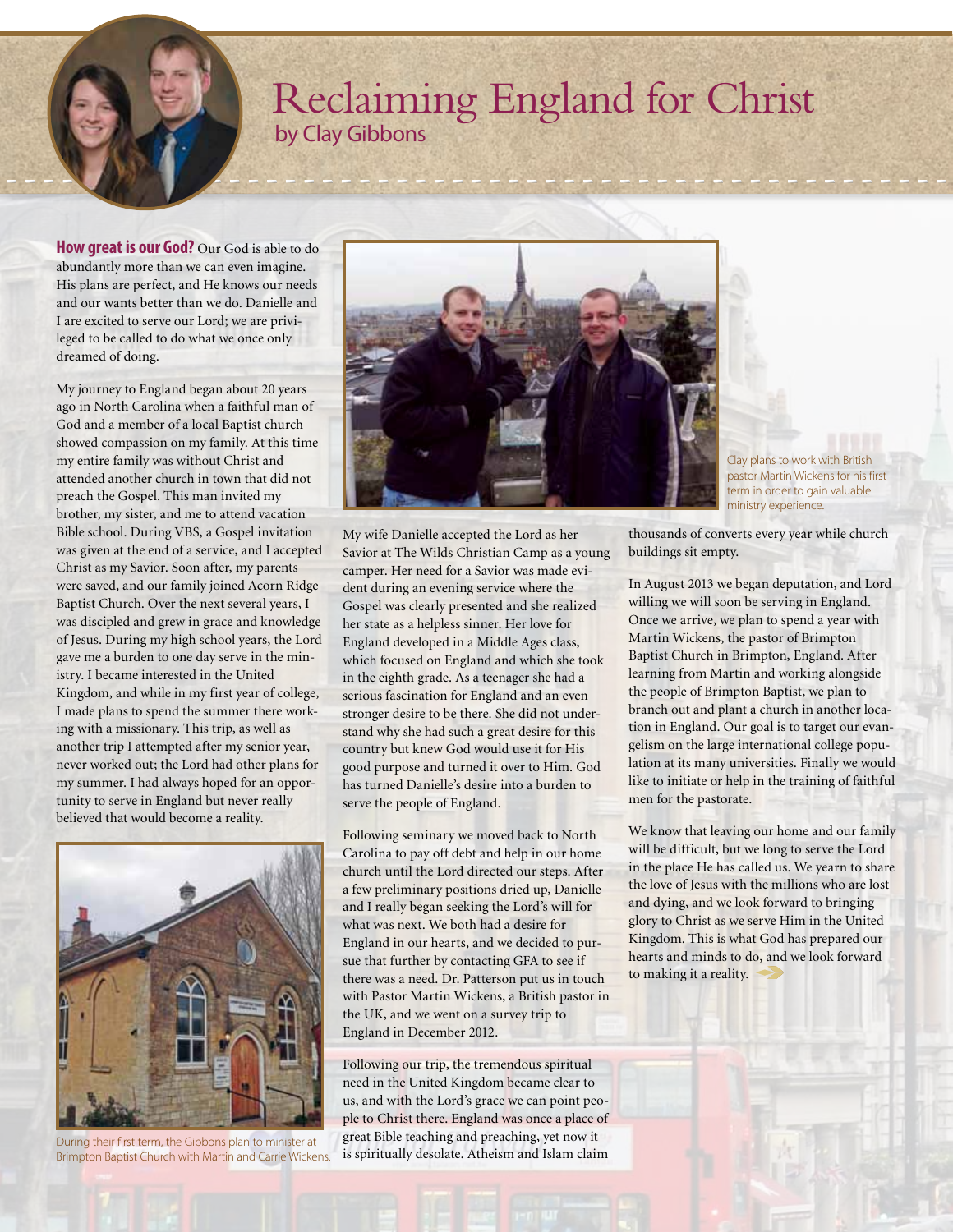

Because atheism and Islam are on the rise in the UK, many church buildings in England stand empty.



The Gibbons plan to target their evangelism on the large international college population such as in Oxford.



Despite once being a place of great Bible teaching and preaching, England is now spiritually desolate.



Atheism and Islam claim thousands of converts every year in the UK.



Clay and Danielle and their children Eloise and Emory are on deputation for England.